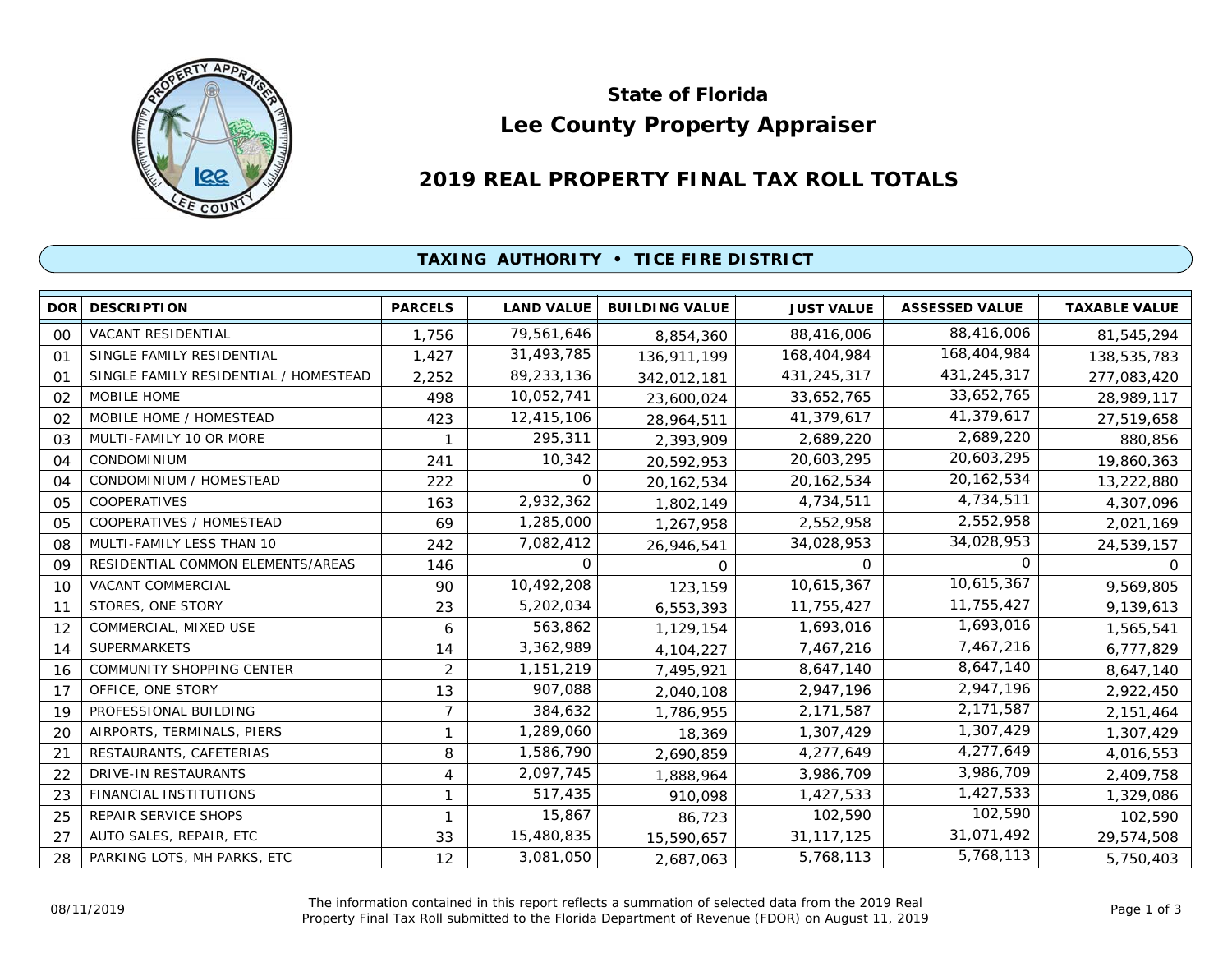### **TAXING AUTHORITY • TICE FIRE DISTRICT**

| DOR <b>I</b> | <b>DESCRIPTION</b>                    | <b>PARCELS</b>          | <b>LAND VALUE</b> | <b>BUILDING VALUE</b> | <b>JUST VALUE</b> | <b>ASSESSED VALUE</b> | <b>TAXABLE VALUE</b> |
|--------------|---------------------------------------|-------------------------|-------------------|-----------------------|-------------------|-----------------------|----------------------|
| 32           | ENCLOSED THEATER/AUDITORIUM           | 2                       | 232,799           | 417,264               | 650,063           | 650,063               | 588,848              |
| 33           | NIGHT CLUBS, LOUNGES, BARS            | $\overline{2}$          | 124,548           | 214,322               | 338,870           | 338,870               | 338,870              |
| 39           | HOTELS, MOTELS                        | 6                       | 1,579,906         | 6,606,403             | 8,186,309         | 8,186,309             | 8, 164, 213          |
| 40           | <b>VACANT INDUSTRIAL</b>              | 72                      | 10,094,767        | 172,668               | 10,267,435        | 10,267,435            | 8,006,105            |
| 41           | LIGHT MANUFACTURING                   | 14                      | 2,248,101         | 7,114,244             | 9,362,345         | 9,362,345             | 8,538,179            |
| 42           | <b>HEAVY INDUSTRIAL</b>               | $\mathbf{1}$            | 245,045           | 524,142               | 769,187           | 769,187               | 769,187              |
| 46           | OTHER FOOD PROCESSING                 | 1                       | 499,375           | 2,596,192             | 3,095,567         | 3,095,567             | 1,656,966            |
| 48           | WAREHOUSING, DISTRIBUTION TERMINALS   | 130                     | 17,235,239        | 37,667,110            | 54,902,349        | 54,902,349            | 51,063,309           |
| 49           | <b>OPEN STORAGE</b>                   | $\overline{2}$          | 460,855           | 165,426               | 626,281           | 626,281               | 626,281              |
| 51           | <b>CROPLAND CLASS I</b>               | $\overline{2}$          | 45,891            | 171,686               | 482,086           | 217,577               | 217,577              |
| 53           | <b>CROPLAND CLASS III</b>             | 6                       | 229,019           | 409,046               | 1,094,233         | 638,065               | 382,679              |
| 54           | TIMBERLAND INDEX 90+                  | 9                       | 42,045            | 252,032               | 1,297,267         | 294,077               | 212,156              |
| 60           | <b>GRAZING LAND CLASS I</b>           | 135                     | 2,869,843         | 18,119,001            | 37,741,557        | 20,988,844            | 13,199,408           |
| 61           | <b>GRAZING LAND CLASS II</b>          | 93                      | 1,877,150         | 8,278,298             | 27, 185, 731      | 10,155,448            | 6,058,587            |
| 62           | <b>GRAZING LAND CLASS III</b>         | 24                      | 243,631           | 1,711,040             | 5,366,326         | 1,954,671             | 1,126,103            |
| 63           | <b>GRAZING LAND CLASS IV</b>          | 12                      | 59,230            | 337,357               | 2,132,896         | 396,587               | 268,685              |
| 64           | <b>GRAZING LAND CLASS V</b>           | 14                      | 102,081           | 821,093               | 3,043,973         | 923,174               | 620,941              |
| 65           | <b>GRAZING LAND CLASS VI</b>          | $\mathbf{1}$            | 488               | $\mathbf 0$           | 157,050           | 488                   | 488                  |
| 66           | ORCHARD GROVES, CITRUS, ETC           | 10                      | 488,587           | 1,213,524             | 2,648,195         | 1,702,111             | 1,110,430            |
| 67           | POULTRY, BEES, TROPICAL FISH, RABBITS | 9                       | 331,316           | 1,433,734             | 2,069,524         | 1,765,050             | 1,207,333            |
| 68           | DAIRIES, FEED LOTS                    | 42                      | 1,187,962         | 7,519,047             | 11,959,488        | 8,707,009             | 5,877,227            |
| 69           | ORNAMENTALS, MISCELLANEOUS AG         | 18                      | 856,259           | 3,057,062             | 6,408,594         | 3,913,321             | 2,935,416            |
| 70           | VACANT INSTITUTIONAL                  | 13                      | 1,371,411         | $\Omega$              | 1,371,411         | 1,371,411             | 0                    |
| 71           | CHURCHES, TEMPLES                     | 22                      | 2,447,993         | 7,725,072             | 10,173,065        | 10,173,065            | 0                    |
| 72           | PRIVATE SCHOOLS & COLLEGES            | 2                       | 40,882            | 347,934               | 388,816           | 388,816               | $\mathsf{O}$         |
| 75           | ORPHANAGES, NON-PROFIT SERVICE        | 4                       | 1,293,717         | 3,789,430             | 5,083,147         | 5,083,147             | $\Omega$             |
| 77           | CLUBS, LODGES, UNION HALLS            | $\mathbf{1}$            | 111,733           | 225,030               | 336,763           | 336,763               | 57,154               |
| 80           | VACANT GOVERNMENTAL                   | 112                     | 15,974,712        | 16,877                | 15,991,589        | 15,991,589            | 0                    |
| 82           | FOREST, PARKS, RECREATIONAL           | 3                       | 1,578,282         | 496,399               | 2,074,681         | 2,074,681             | $\mathbf 0$          |
| 83           | PUBLIC COUNTY SCHOOLS                 | $\overline{7}$          | 9,705,512         | 139, 113, 403         | 148,818,915       | 148,818,915           | $\mathbf 0$          |
| 86           | <b>COUNTIES - OTHER</b>               | 11                      | 7,947,828         | 59,418,427            | 67,366,255        | 67,366,255            | $\mathsf{O}$         |
| 87           | STATE - OTHER                         | 4                       | 5, 153, 232       | 21,179,975            | 26,333,207        | 26,333,207            | $\mathsf{O}$         |
| 88           | FEDERAL - OTHER                       | $\mathbf{1}$            | 997,667           | 2,096,688             | 3,094,355         | 3,094,355             | 0                    |
| 89           | MUNICIPAL - OTHER                     | 5                       | 5,839,411         | 17,022,432            | 22,861,843        | 22,861,843            | $\mathbf 0$          |
| 91           | <b>UTILITY</b>                        | $\overline{\mathbf{4}}$ | 195,690           | 766,888               | 962,578           | 962,578               | 576,895              |